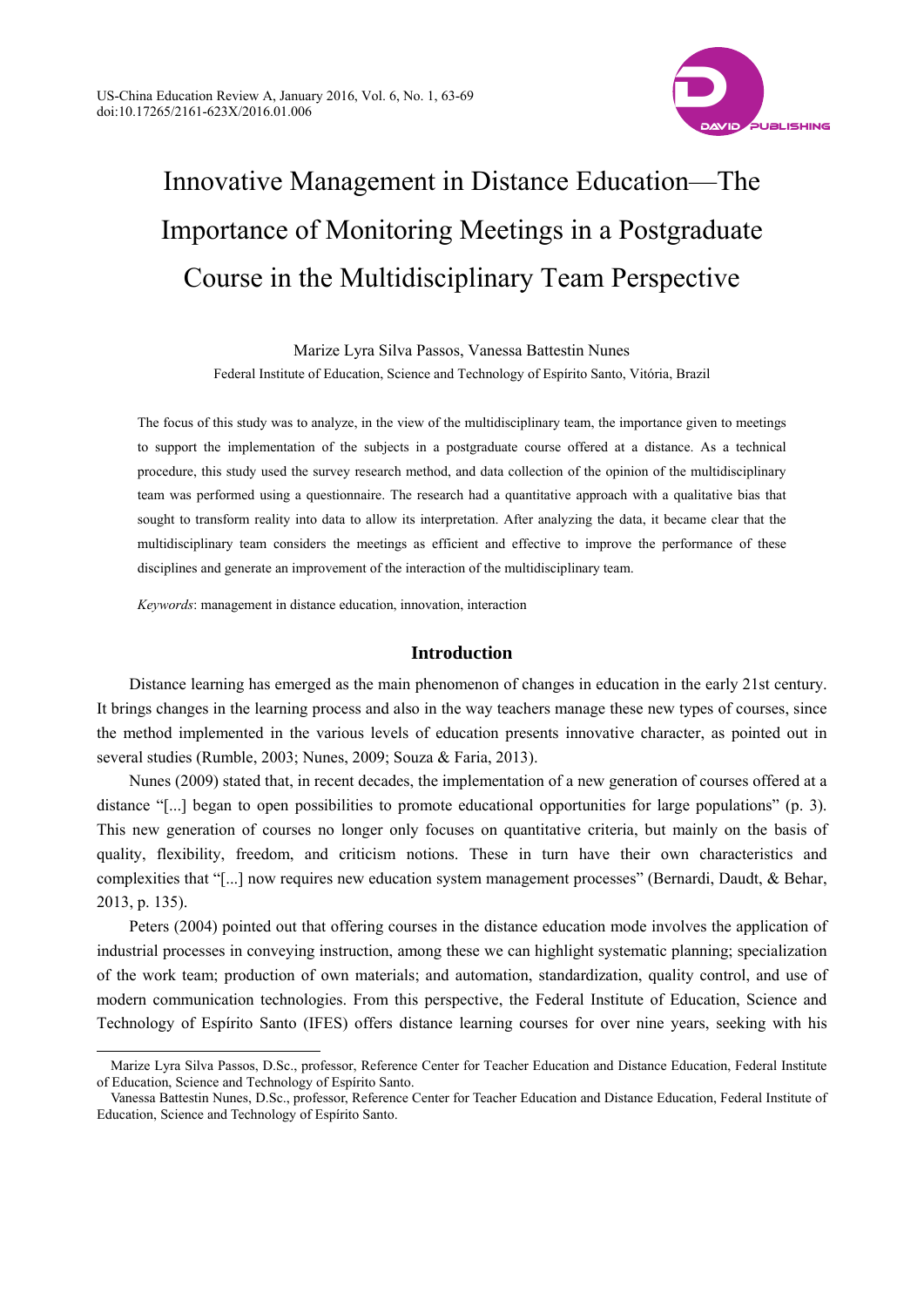research body to test the use of new processes to support teaching and management of distance education.

The course focus of this study was the postgraduate course in computers in education (PCE), which is managed by a multidisciplinary team consisting of course coordinator, tutoring coordinator, instructional designer, pedagogue, teachers, and tutors (Nobre, Nunes, Gava, & Albernaz, 2011). To ensure that the courses offering process occurs effectively and efficiently, and ensure the integration of process players, the ongoing staff proposed the establishment of three control meetings for each subject: the initial, intermediate, and final. Thus, this research aimed to analyze, in the view of the multidisciplinary team, the importance attached to these meetings.

## **Management in Distance Education**

With the growth in the offer of distance education, educational institutions began to live with new ways to view and organize education, and therefore, seek to identify and develop academic processes geared to this new reality in the educational and administrative point of view. According to Bernardi et al. (2013):

[...] The management of distance education is linked to the paradigm of the network society. In this it is required of the institutions to adopt policies and flows that enable and qualify the relationships inside. From these actions, we propose a new concept of educational organization that requires decentralized, participatory, integrated and interdependent functions. (pp. 135-136)

Management is a process comprising the planning, organization, coordination, and control of decision-making actions aiming to develop activities in an efficient and effective way (Sartori & Roesler, 2005; Rumble, 2003; Lacombe & Heilborn, 2003).

On the other hand, educational management is a specific action that aims to organize and mobilize the human and material conditions, available and necessary to the success of the educational process that needs to be characterized as democratic and participatory. It is assumed responsibility and active participation of all stakeholders seeking to increasingly significant educational outcomes as a collective commitment (Bernardi et al., 2013).

Education management, specifically the management of distance education, seeks guidance for strengthening relations within a new concept of educational organization based on physical distance between students, faculty, and institution, which demand management of decentralized, participatory, interdependent, but also integrated functions.

In this context, it is noted "[...] the need for an adequate and differentiated management, mainly related to the design aspects, teaching, planning and communication strategies [...]" (Bernardi et al., 2013, p. 137).

#### **Management Innovation in Distance Education**

The significant growth of organizations offering distance education courses has caused teachers and administrators to become aware of the need to reflect on how to organize and manage these systems, although it is not a simple task, as it involves a large number of players: students, teachers, tutors, managers, technical staff, infrastructure, the institution itself, among others, which requires managers' careful attention to the decision-making (Souza & Faria, 2013; Rumble, 2003).

As seen previously:

[...] Distance education management requires an understanding of the variables that make up the whole of your system. Knowledge about your coverage can facilitate the search for innovative, creative and economically viable solutions. On the other hand, poses challenges for managers. (Bernardi et al., 2013, p. 138)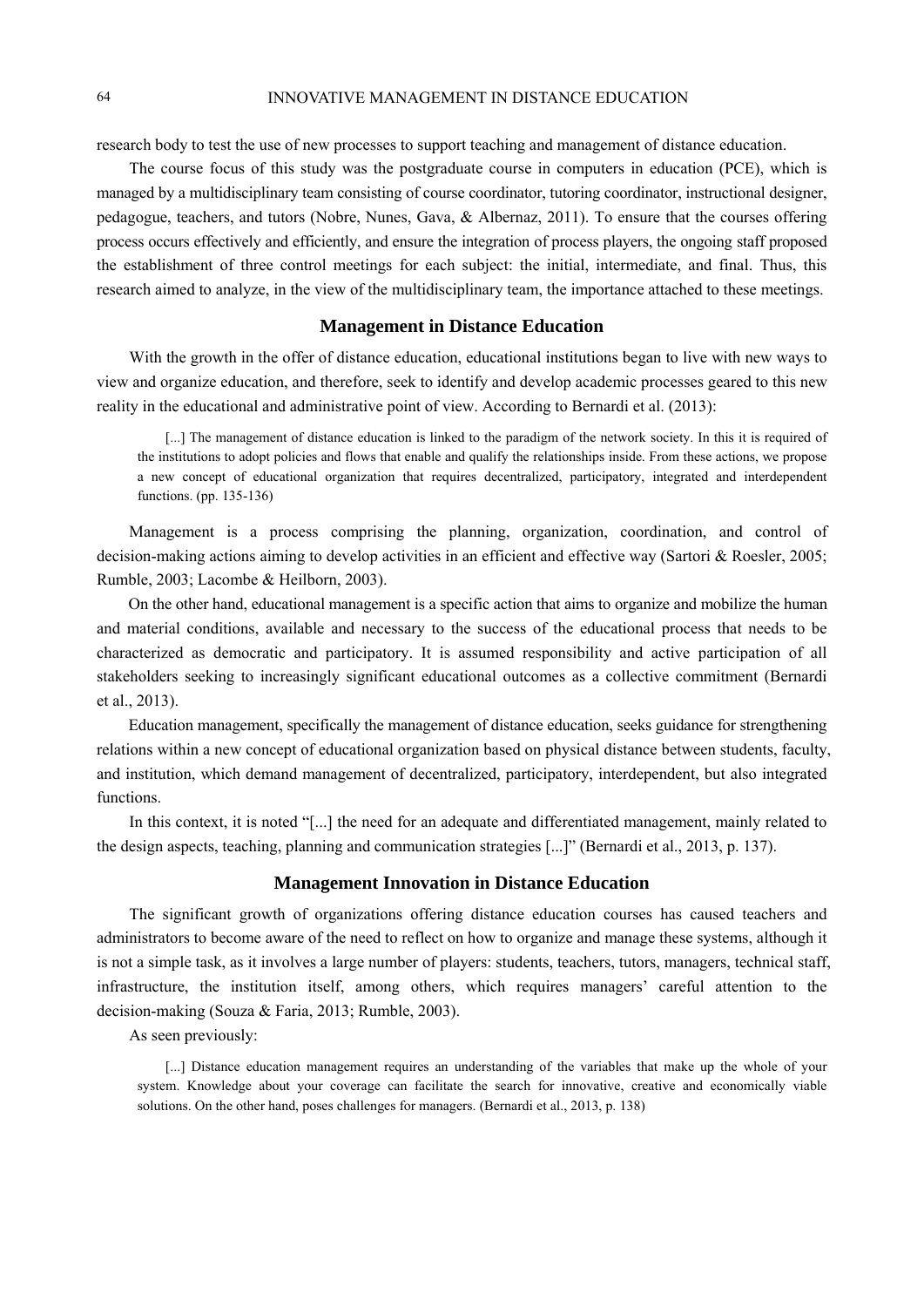Due to the characteristics and complexity of distance education, the innovation process in its management is natural and expected, and permeates various degrees of novelty and complexity inherent in this type of education. "[...] So that it often requires the development and adaptation of solutions and models to the specific organizational context considered, reflecting the need for the innovation process to be investigated in this context" (Souza & Faria, 2013, pp. 314-315).

All previous arguments support the idea that research on innovation in the context of distance education is important, since the dynamics of innovation can raise reflections upon improvement initiatives in the management of these systems. In order to achieve this purpose, this article presents and discusses innovative management experience that was due to the implementation of meetings—initial, intermediate, and final—which are designed to monitor and assist in the correction of management of the course subjects offered.

#### **The Initial, Intermediate, and Final Meetings**

In IFES, the postgraduate courses have a managing body, the course collegiate, who are responsible for deciding on matters related to teaching and research developed in the respective course, but do not perform a thorough monitoring of each discipline. In PCE, it is worth highlighting the implementation of the initial, intermediate, and final meetings promoted by the coordination team to facilitate the achievement of efficiency and effectiveness in the disciplines offering process.

These meetings can be in person or online and occur between teacher and distance tutors, with the support of a member of the coordination team. For each meeting, the teacher, with the support of the classroom and distance tutors, is responsible for the completion of a minutes that is available to be consulted by the coordination team, which facilitates the assimilation of the topics discussed (Nunes, Nobre, & Passos, 2013).

In the case of PCE, subjects are offered in pairs. So, there is a whole interdisciplinary planning and meetings of concomitant subjects occur together, so there is a better understanding of the interdisciplinary approach and its implementation by tutors in the process of teaching and learning. Meetings are attended by teachers and tutors from both disciplines, resulting in the completion of two minutes, one for each discipline.

The initial meeting aims to present the discipline, its methodology and evaluation activities, and the correction criteria. This should occur at least two weeks before the start of the course. The pedagogue participates in the meeting in addition to the teachers and tutors (Passos, Nobre, & Nunes, 2014).

The intermediate meeting aims to adjust the implementation of the discipline, especially with respect to tutoring activity. In addition to teachers and tutors, the tutoring coordinator also participates. It should take place in half the time expected for the discipline duration, enabling some intervention before completion of the course (Nunes et al., 2013).

The final meeting is aimed at the closing of the grades and the evaluation of the implementation of the discipline, with notes on how to work best the following disciplines and also in future editions of these same disciplines. In addition, it is done the survey of good practice and the setting of dates for the closing of pending issues. In addition to teachers and tutors, the course coordinator also participates. It must occur at the end of the course (Nunes et al., 2013).

## **Method**

This was an applied and exploratory study that sought to analyze and increase knowledge about the effectiveness of initial, intermediate, and final meetings from the point of views of the multidisciplinary team.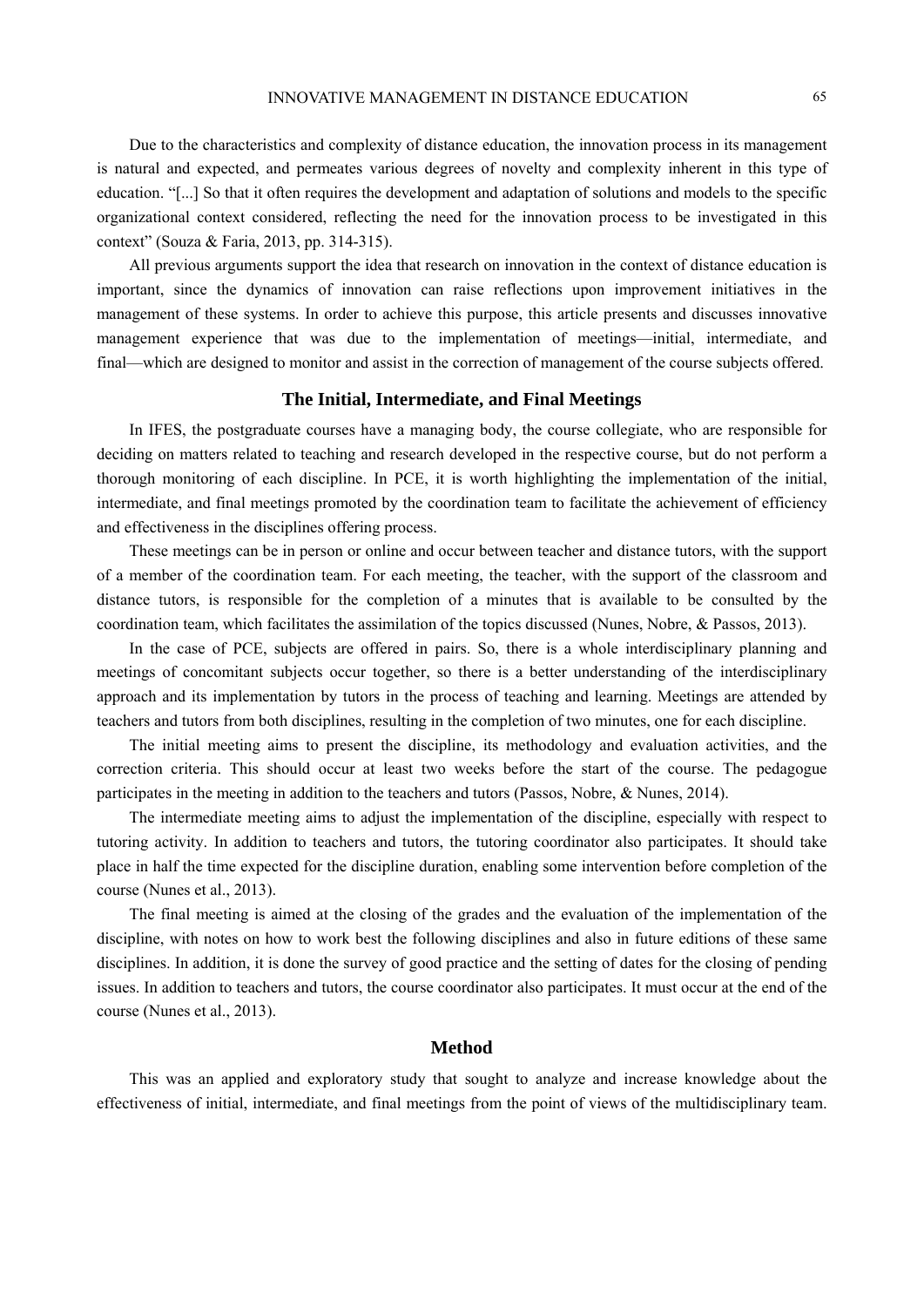As for the approach, it was a quantitative research with a qualitative bias that sought to transform reality into data allowing its interpretation. Since its qualitative bias aimed at giving voice to the survey panel as their views on the subject, and with respect to the technical procedure used to evaluate the opinion of the panel, the study used the survey research method, which seeks to obtain data or information about characteristics, actions, or opinions of a certain group of people. To obtain data, it was applied to the multidisciplinary team a questionnaire on the effectiveness of meetings. The target audience of this research was the 23 members of the multidisciplinary team, of which 15 agreed to participate, which is equivalent to 65% of the group studied.

To assess the importance attached to PCE meetings, we used a questionnaire composed of 26 questions divided into two parts: participant identification and data about meetings. The second part was divided into three constructs to facilitate statistical analysis—review of the initial meeting, review of the intermediate assembly, and review of the final meeting—each of which has five statements about the meeting's contribution to the successful implementation of the course, and they were evaluated on a score ranging from 1 to 5, with 1 being little and 5 being great contribution. In addition to the five statements, each construct has an open question where the participants can opine freely about the meeting.

The questionnaire was evaluated by three experts in the field and then its consistency was measured using Cronbach's *α*. The results were better than expected (*α* ≥ 0.55), which indicates a good internal consistency of the constructs (see Table 1).

Table 1

*Analysis of the Consistency of the Questionnaire Constructs* 

| Construct                             | Number of items | Cronbach's $a$ |
|---------------------------------------|-----------------|----------------|
| 1. Review of the initial meeting      |                 | 0.950          |
| 2. Review of the intermediate meeting |                 | 0.936          |
| 3. Review of the final meeting        |                 | 0.737          |

*Note.* Source: Analysis performed in Statistical Package for the Social Sciences (SPSS) Version 22.

The questionnaire was built using Google Forms and sent by email to the participants. They had the option after reading the "free and informed consent term" to respond to the questionnaire or not.

## **Results and Discussion**

Of the members of the multidisciplinary team that participated in the study, 12 are women and 3 are men; they are aged more than 31 years, and 78% aged more than 41 years; they have more than three years of experience on the course and 71% of them have some academic background in education. After analyzing the socio-demographic data, an analysis of the constructs was carried out, and therefore, we calculated the averages, medians, and standard deviations.

The analysis of Construct 1 (see Table 2), which refers to the initial meeting, shows that the average of the determinants is high, all above 4, and the variability was low. The item guidance on how to act in the discipline was the most valued, followed by understanding the dynamic of the discipline. As these are directly linked to the actions expected of educational management, they have the function of organizing and mobilizing human and material conditions to achieve success in the educational process (Sartori & Roesler, 2005; Rumble, 2003; Lacombe & Heilborn, 2003).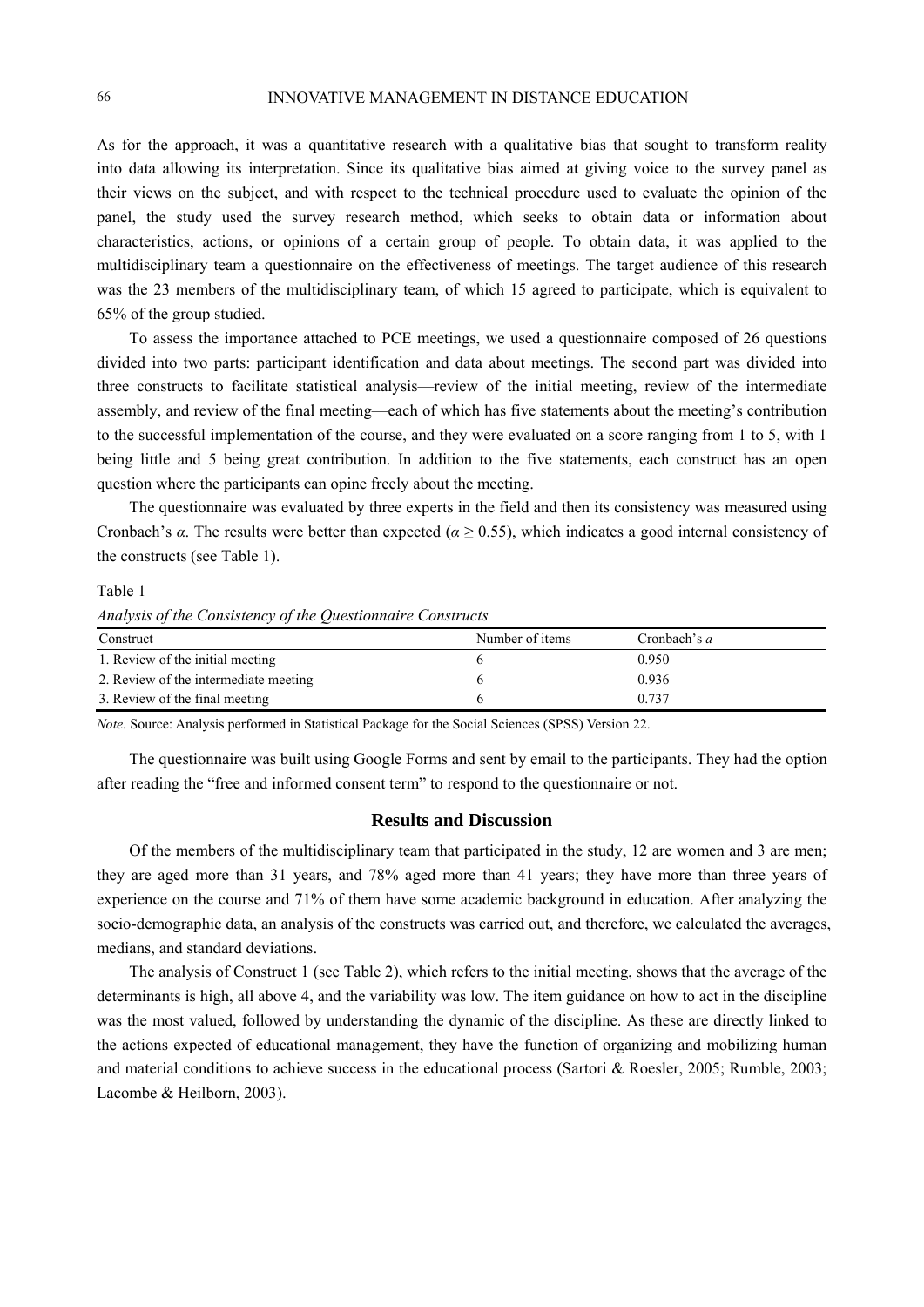| meanan Concerning the General I creeption of the Construct Intitut meeting |         |         |                                  |                             |        |
|----------------------------------------------------------------------------|---------|---------|----------------------------------|-----------------------------|--------|
| Initial meeting $(N = 15)$                                                 | Minimum | Maximum | $Mean \pm Standard$<br>deviation | Coefficient of<br>variation | Median |
| Understand the dynamics of the discipline                                  | 2.0     | 5.0     | $4.533 \pm 0.8338$               | 0.695                       | 5.00   |
| Understand the tasks to be performed in the discipline 2.0                 |         | 5.0     | $4.333 \pm 0.8165$               | 0.667                       | 4.00   |
| Facilitates the team integration                                           | 2.0     | 5.0     | $4.467 \pm 0.9904$               | 0.981                       | 5.00   |
| Guidance on how to act during the discipline                               | 3.0     | 5.0     | $4.733 \pm 0.5936$               | 0.352                       | 5.00   |
| Team suggestions are heeded                                                | 2.0     | 5.0     | $4.467 \pm 0.8338$               | 0.695                       | 5.00   |

*Median Concerning the General Perception of the Construct Initial Meeting* 

*Note.* Source: Analysis performed in SPSS Version 22.

These results confirm that the survey participants mostly agree that the initial meeting is important. But these did not have the participation of all the guests, which creates any dissatisfaction, as is clear in the quotes of some participants:

Sadly, we did not got a good quorum at meetings causing important information to be lost by tutors, which makes colleagues to have different procedures or do not understand the proposed task. (Teacher 5)

The meeting is very important for sure. But not all attend. The absence of a member is very noticeable. And, it depends on the conscience of each individual, because participation is encouraged. (Teacher 15)

In Construct 2 analyses (see Table 3), with respect to the intermediate meeting, it is noted that the average of the determinants was slightly lower than those obtained in Construct 1, but was still greater than or equal to 4 and with smaller variances.

Table 3

Table 2

*Median Regarding the Perception of the Construct Intermediate Meeting* 

| Intermediate meeting $(N = 15)$                    | Minimum | Maximum | Standard Coefficient of<br>Mean<br>$\pm$ |           | Median |
|----------------------------------------------------|---------|---------|------------------------------------------|-----------|--------|
|                                                    |         |         | deviation                                | variation |        |
| To check discipline progress                       | 2.0     | 5.0     | $4.2 \pm 0.9411$                         | 0.886     | 4.00   |
| Learn more about the class                         | 2.0     | 5.0     | $4.067 \pm 0.9612$                       | 0.924     | 4.00   |
| Development and problems of the class              | 3.0     | 5.0     | $4.267 \pm 0.5936$                       | 0.352     | 4.00   |
| Interdisciplinary occurrence                       | 3.0     | 5.0     | $4.067 \pm 0.7988$                       | 0.638     | 4.00   |
| Correction in the implementation of the discipline | 3.0     | 5.0     | $4.467 \pm 0.7432$                       | 0.552     | 5.00   |

*Note.* Source: Analysis performed in SPSS Version 22.

The most valued item in the intermediate meeting was the opportunity to correct the course of the discipline, which is quoted by Nunes et al. (2013) as the main purpose of the meeting. For the subjects, the absence of some participants at the meeting has impaired the effectiveness of it. Yet, they consider it equally important and think it could be done online.

It is important because the problems are raised and the issues fixed. (Teacher 3)

In fact, I do not see much point to that meeting, I think the adjustments in the course and monitoring are needed yes, but that we can do via e-mail. Or, not an in-person meeting, but a scheduled meeting via Skype to exchange ideas on the progress of the class and activities, this way we can communicate and check situations that can be solved. (Tutor 7)

In Construct 3 (see Table 4), which refers to the final meeting, it appears that the determinants average was very close to those obtained in Construct 1 and also had small variances. The items with higher average were to solve academic pending issues and to support the next openings of the discipline with information, these actions related to management of distance education.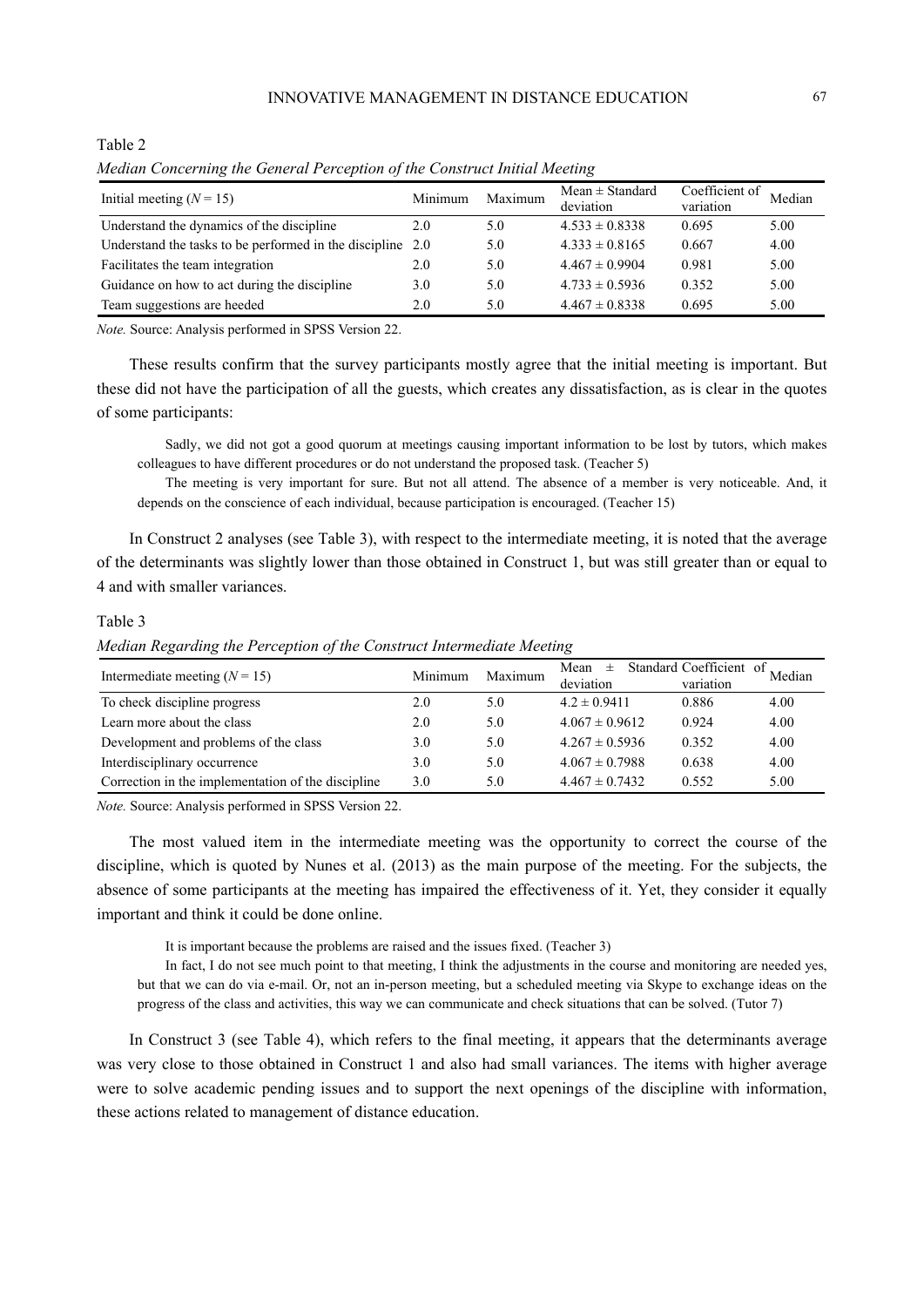| Final meeting $(N = 15)$            | Minimum | Maximum | $Mean \pm Standard$<br>deviation | Coefficient of<br>variation | Median |
|-------------------------------------|---------|---------|----------------------------------|-----------------------------|--------|
| Solve administrative pending issues | 3.0     | 5.0     | $4.333 \pm 0.6172$               | 0.381                       | 4.00   |
| Solve academic pending issues       | 3.0     | 5.0     | $4.6 \pm 0.6325$                 | 0.400                       | 5.00   |
| Reflections on the achieved results | 2.0     | 5.0     | $4.4 \pm 0.9103$                 | 0.829                       | 5.00   |
| Feedback for the next disciplines   | 1.0     | 5.0     | $4.333 \pm 1.1127$               | 1.238                       | 5.00   |
| Subsidies for next course offerings | 4.0     | 5.0     | $4.733 \pm 0.4577$               | 0.210                       | 5.00   |

*Medians Concerning the General Perception of the Construct Final Meeting* 

*Note.* Source: Analysis performed in SPSS Version 22.

One can see that for the research participants, the final meeting is as important as the others. It is also clear that the absence of some participants affects the expected results and several participants think that the same could be done in online form, as seen in the following statements:

In my opinion, it is the most important of all, for in it, we learn and solve issues for subsequent classes/courses. (Professor 3)

That is truly an essential meeting so that tutors can expose problems among students and which may yet be addressed in time, how to avoid failures and other pending situations. One way of integrating all to evaluate the discipline, even enabling an analysis to be used by the next editions. (Tutor 6)

We still have difficulties to finish the discipline in that meeting. I think a more direct work with tutors and teachers in order to reach the final evaluation with all results concluded the final meeting gets more productive. (Tutor 8)

Some team members highlight the initial meeting, other intermediate, but it is evident the importance given to these three moments for reflection, exchange of experiences, and the search for solutions together, which according to Bernardi et al. (2013) should be a concern of managers of distance learning courses, and aimed at boosting the relations within a new concept of educational organization seeking to achieve participation and integration between those involved in the educational process.

In the case of the PCE course, the subjects are planned and executed in an interdisciplinary way, such meetings positively impact the teaching and learning process, ensuring greater integration of the team.

## **Conclusion**

The realization of support meetings is an innovative practice for the management of distance education, since often this practice is not common given this mode characteristics.

This practice has been tested and evaluated by the team of PCE for four years and, as seen, for the multidisciplinary team, its realization is effective in improving the performance of subjects and facilitating interaction among staff, allowing with their feedbacks improvements in the course subjects execution, as well as a better understanding of the classes for planning future disciplines, improving the interaction of the multidisciplinary team and the interdisciplinary.

It is worth mentioning here that most think these meetings are impaired when there is the absence of some of the team members and also that some of them could be carried out online, which could guarantee greater participation.

The research subjects point out that those moments are also important to promote reflection on the pedagogical practice of teachers, tutors, and the team as a whole.

Table 4